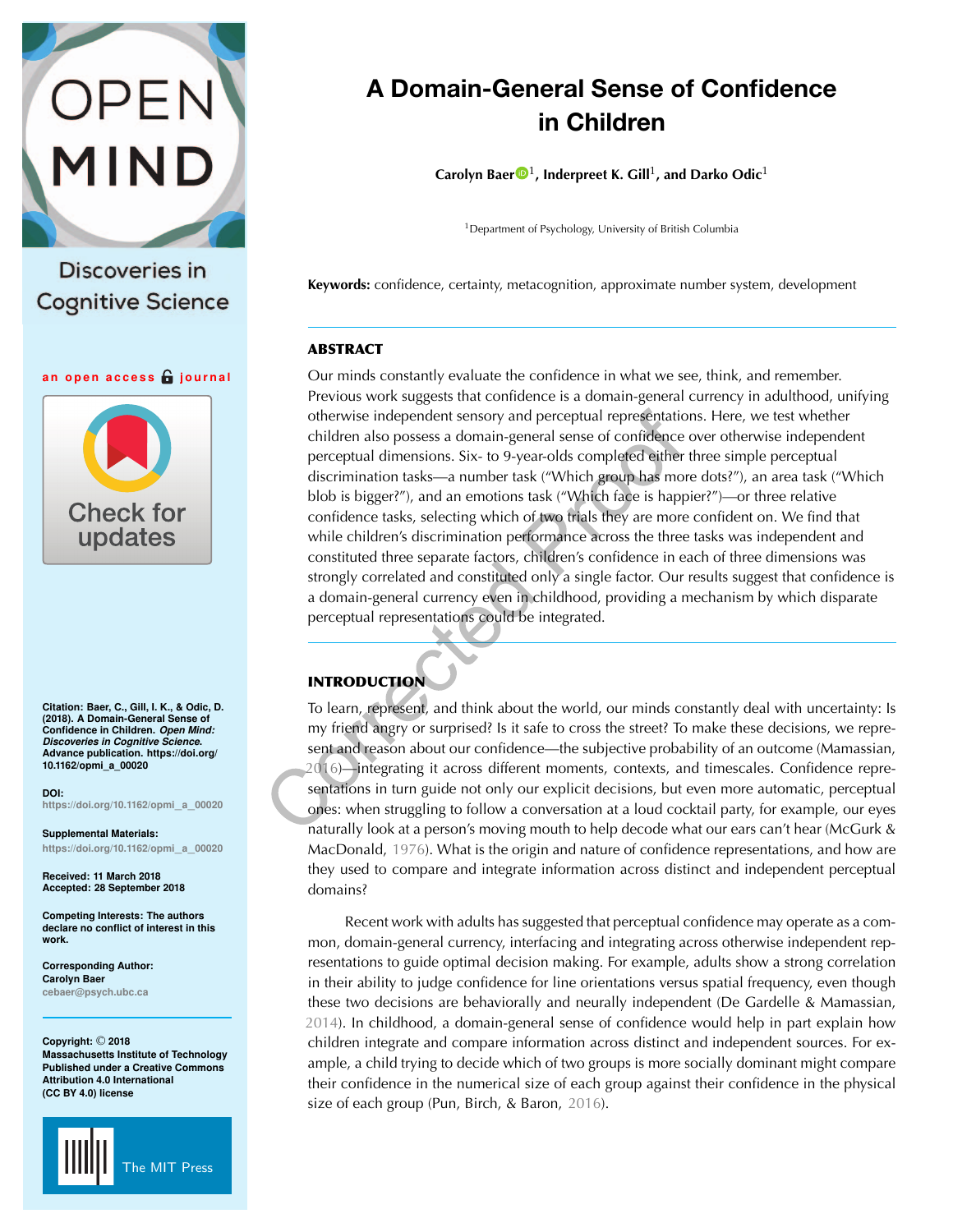But, while a domain-general sense of confidence is an appealing mechanism, existing work has not found a correlation in children's confidence across independent perceptual dimensions. Vo, Li, Kornell, Pouget, and Cantlon ([2014](#page-10-3)), for example, measured 5- to 8-year-old children's confidence by having them bet on getting a question right or wrong, and found that children's betting in a simple number perception game (e.g., which box has more dots) and their betting on an emotion recognition game (e.g., which face looks happier) did not correlate. However, tasks requiring children to explicitly rate or gamble on their confidence have long been known to conflate two key components of children's confidence representations: their sensitivity to confidence (the ability to differentiate between states of confidence; e.g., Salles, Ais, Semelman, Sigman, & Calero, [2016\)](#page-10-4), and their response biases, including a gen-eral tendency to be overconfident (Butterfield, Nelson, & Peck, [1988](#page-9-1); Lipowski, Merriman, & Dunlosky, [2013;](#page-10-5) Nelson & Narens, [1980\)](#page-10-6). While both components contribute to confidence judgments, response biases across tasks (e.g., overconfidence in one domain and underconfidence in another, as reported by Vo et al., [2014\)](#page-10-3) might influence the detection of underlying similarities in confidence sensitivity. To eliminate these response biases and focus uniquely on sensitivity to confidence, we adapted a method used in the adult visual perception literature that measures participants' *confidence acuity* independent of their response biases by asking them to decide on which of two trials they are relatively more confident, rather than rate how confident they are on any single trial (Baer & Odic, [2018;](#page-9-2) De Gardelle & Mamassian, [2014](#page-9-0)).

Here, we use this novel and accessible measure to test children's confidence acuity in three distinct perceptual dimensions: number, area, and emotion perception (Odic, [2018](#page-10-7); Vo et al., [2014](#page-10-3)). We first confirm the domain-specificity of these dimensions in children aged 6 to 9, then investigate whether confidence sensitivity in these dimensions nonetheless correlates, signaling domain-generality, or if children's confidence representations are domain-specific before formal schooling and become domain-general as they develop.

# **METHOD**

## *Participants*

Eighty-one 6- to 9-year-old children  $(M = 7,11)$  [year; months], range = 6;0–10;0, 42 girls) participated in the study, meeting our a priori goal of 40 children per condition and therefore allowing for adequate psychophysical model fits (Halberda & Feigenson, [2008\)](#page-9-3). Three additional children participated but were removed from the sample because they failed to complete at least 90% of the trials. Participants were tested in a quiet room at an on-campus lab or in a quiet area of their schools in Vancouver, British Columbia. All children spoke English and most came from middle-class families.

#### *Materials and Procedure*

Children saw custom-made stimuli on an 11.3 in. Apple MacBook Air laptop using Psychtoolbox-3 (Brainard, [1997\)](#page-9-4) scripts, which are available online for free use at [http://odic.](http://odic.psych.ubc.ca/scripts/domaingeneralconfidence.zip) [psych.ubc.ca/scripts/domaingeneralconfidence.zip.](http://odic.psych.ubc.ca/scripts/domaingeneralconfidence.zip) Children saw three types of stimuli, described in detail below and shown in [Figure 1:](#page-2-0) blue and yellow dots (Number), blue and yellow blobs (Area), and two emotional expressions (Emotion). Children randomly assigned to the Confidence condition  $(n = 40)$  were asked to reason about their relative confidence in answering two questions, while children in the Discrimination condition  $(n = 41)$  were simply asked to answer the questions. The Discrimination condition therefore allowed us to confirm the domain-specificity of the perceptual discriminations in these three dimensions, as well as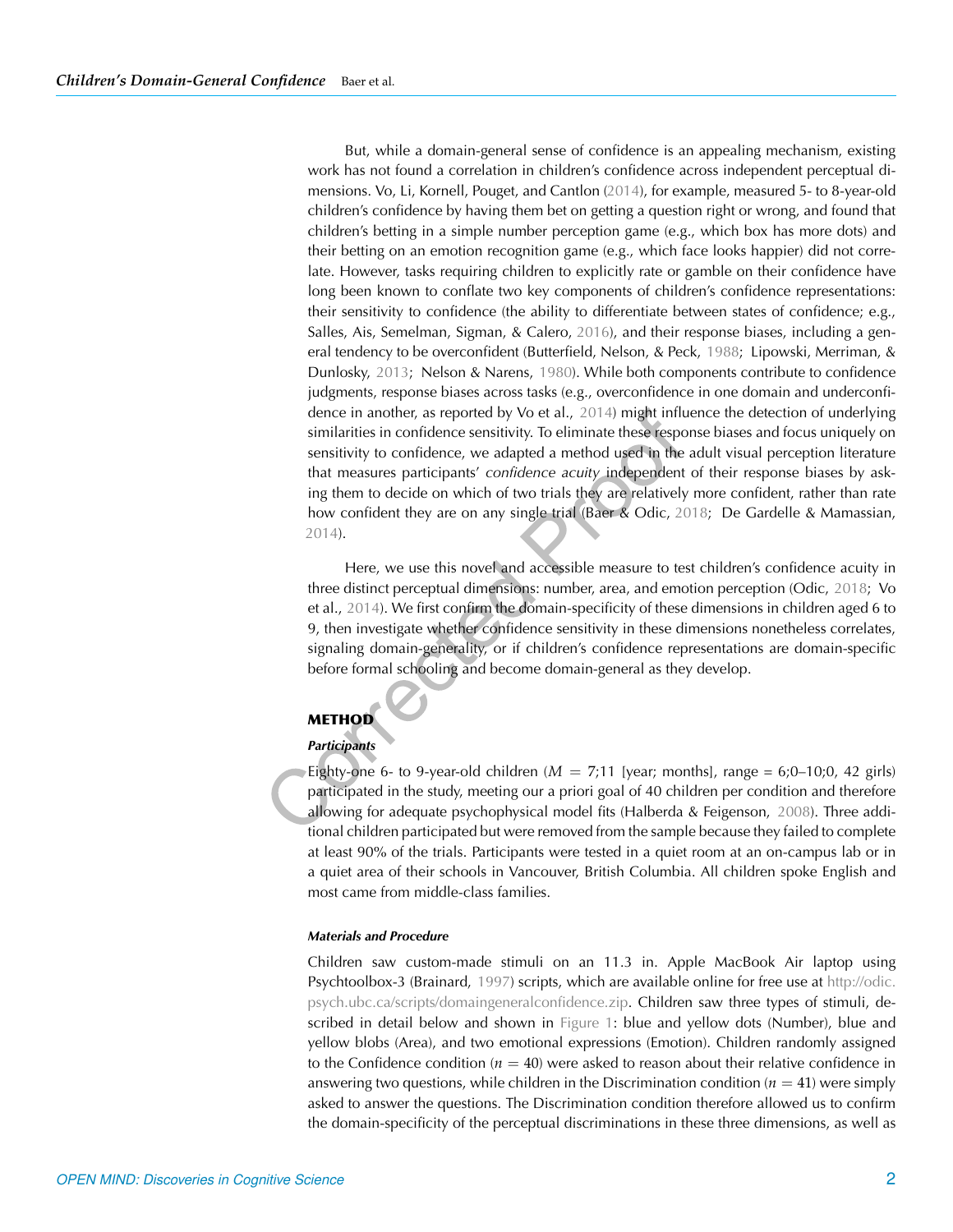

<span id="page-2-0"></span>**Figure 1. Stimuli and results for the Discrimination condition.** Children were shown randomly intermixed trials from the three tasks at one of 5 ratios. As shown in panels a–c, accuracy improved as ratios increased (error bars represent 95% CI). Panels d–f show the correlations between dimensions. Correlations in brackets are controlling for age. No correlations here are significant.

control for the possibility that correlations between dimensions in the Confidence condition are due to other domain-general comparison or task-comprehension abilities.

**Discrimination Condition.** In the Discrimination condition, children saw a Number, Area, or Emotion trial in a random, intermixed order. This both prevented order effects between the three stimuli types and made the task more interesting for children. To remove the influence of their developing motor skills and inhibitory control, children were asked to either verbalize their answer or point to one side of the screen, and the experimenter pushed a corresponding button. Children received feedback after each trial in the form of a prerecorded female voice that would either give positive feedback (e.g., "That's right!") or negative feedback ("Oh no, that's not right"). Occasionally, the experimenter would give additional feedback to encourage the child to stay engaged in the task (e.g., "That's okay, let's do another one"). After completing 12 practice trails that familiarized children with each dimension (4 per dimension), children completed a total of 60 trials (20 per dimension).

**Number Discrimination.** This task was modeled after dozens of studies exploring children's approximate number system (ANS), an early sense of number that is broadly shared with other, nonhuman animals (Halberda & Feigenson, [2008\)](#page-9-3). Children saw a set of yellow and blue dots, with the yellow dots on the left and the blue dots on the right [\(Figure 1\)](#page-2-0) for 1,000 ms preventing them from counting—and were asked to identify "which side has more dots." We varied difficulty by manipulating the ratio of blue to yellow dots, showing children one of five ratios on each trial: 3.3 (e.g., 33 yellow dots and 10 blue dots), 2.1, 1.4, 1.1, and 1.05.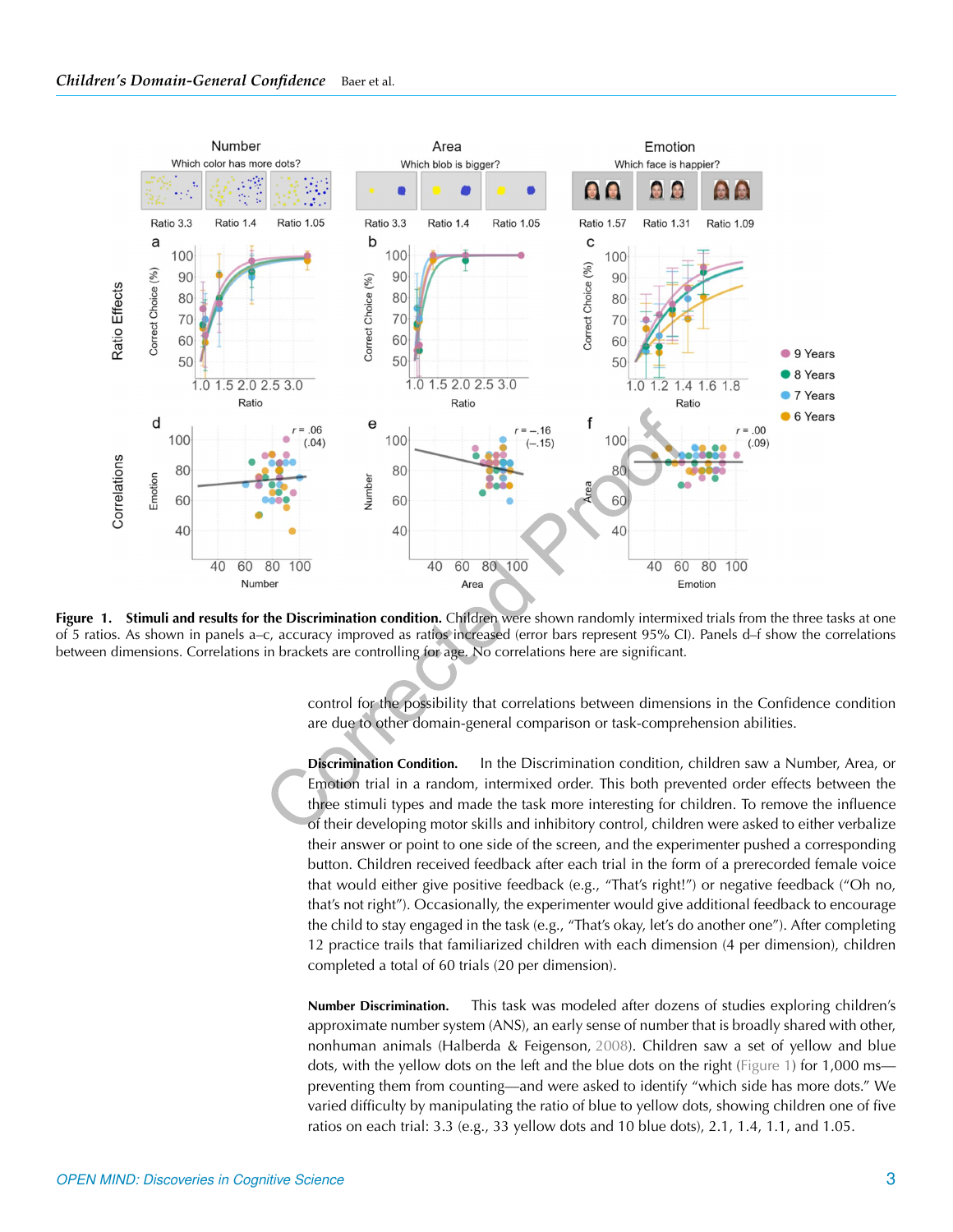**Area Discrimination.** This task was modeled after studies exploring children's early ability to discriminate area (Odic, [2018](#page-10-7)). Children were shown a yellow amorphous blob on the left and a blue amorphous blob on the right [\(Figure 1\)](#page-2-0) for 1,000 ms, and were asked to identify "which blob is bigger." We varied difficulty by manipulating the ratio of pixels in the blue and yellow blobs, showing children one of five ratios on each trial: 3.3 (e.g., 119,130 yellow pixels and 36,100 blue pixels), 2.1, 1.4, 1.1, or 1.05.

**Emotion Discrimination.** This task was modeled after studies exploring children's emotion discrimination (Vo et al., [2014](#page-10-3)). Children saw two female faces that differed in emotion on a spectrum from happy to angry for 1,000 ms [\(Figure 1\)](#page-2-0), and were asked to identify "which face is happier." To generate the stimuli, we took a 100% happy and a 100% angry face from four different female models—two Caucasian and two Asian—and blended the two faces using the FantaMorph software (Abrosoft, [2007\)](#page-9-5). We blended faces in 6.67% intervals, creating eight total blends varying from 100% happy (i.e., 0% angry), through 53.3% happy (i.e., 46.7% angry). We varied difficulty by presenting two faces whose difference was either easy to tell apart (e.g., 93.3% happy vs. 60% happy, a ratio of 1.56) and some that are very difficult (e.g., 73.3% happy vs. 66.7% happy, a ratio of 1.1). This resulted in five different binned ratios: 1.09, 1.2, 1.31, 1.43, and 1.57.

**Confidence Condition.** This task used identical stimuli to the Discrimination condition, with one simple, but major, change: rather than showing children a single trial and asking them to choose the correct answer, we presented two trials simultaneously and asked children to choose which of two trials they *wanted* to answer (Baer & Odic, [2018](#page-9-2); De Gardelle & Mamassian, [2014;](#page-9-0) [Figure 2\)](#page-4-0). Because we rewarded children for their accuracy through positive feedback, we expected that children would maximize their chances of success by choosing the more certain (i.e., easier) question. By varying the difference in difficulty between the two trials, we can identify children who can tell apart only large differences between their confidence (e.g., the difference between "very sure" and "not sure") versus children who can tell apart even small differences in their internal confidence (e.g., between "very sure" and "somewhat sure"), giving us a measure of individual differences to compare across domains. This *relative* confidence task is extensively used in the adult perception literature, as it eliminates the possibility of response biases (e.g., saying "very confident" on every trial).

After 12 practice discrimination-only trials, evenly distributed between each dimension, children completed 45 confidence trials (15 per dimension). On each trial, children were presented with a pair of stimuli made up of either dots (Number), blobs (Area), or faces (Emotion) trials used in the Discrimination condition (note that children only saw pairs of stimuli from a single dimension at a time). As in the Discrimination condition, these stimuli were presented in a random, intermixed order. Children were asked to identify "which of these two questions would you like to do." The trial would stay on the screen until children responded by verbalizing or pointing to their answer, and the experimenter pushed a corresponding button. To keep children motivated to choose the easier question, the selected trial would then expand to fill the screen, and children answered the question as in the Discrimination condition (e.g., judging which side has more dots in the case of Number). After choosing the answer for the selected discrimination trial, children received feedback in the form of a prerecorded female voice. As in the Discrimination condition, the experimenter would occasionally provide additional feedback to encourage the child to stay engaged in the task (e.g., "That's okay, let's do another one!"), but the child *never* received feedback on whether they had successfully selected the easier question (see Smith, Beran, Couchman, & Coutinho, [2008\)](#page-10-8).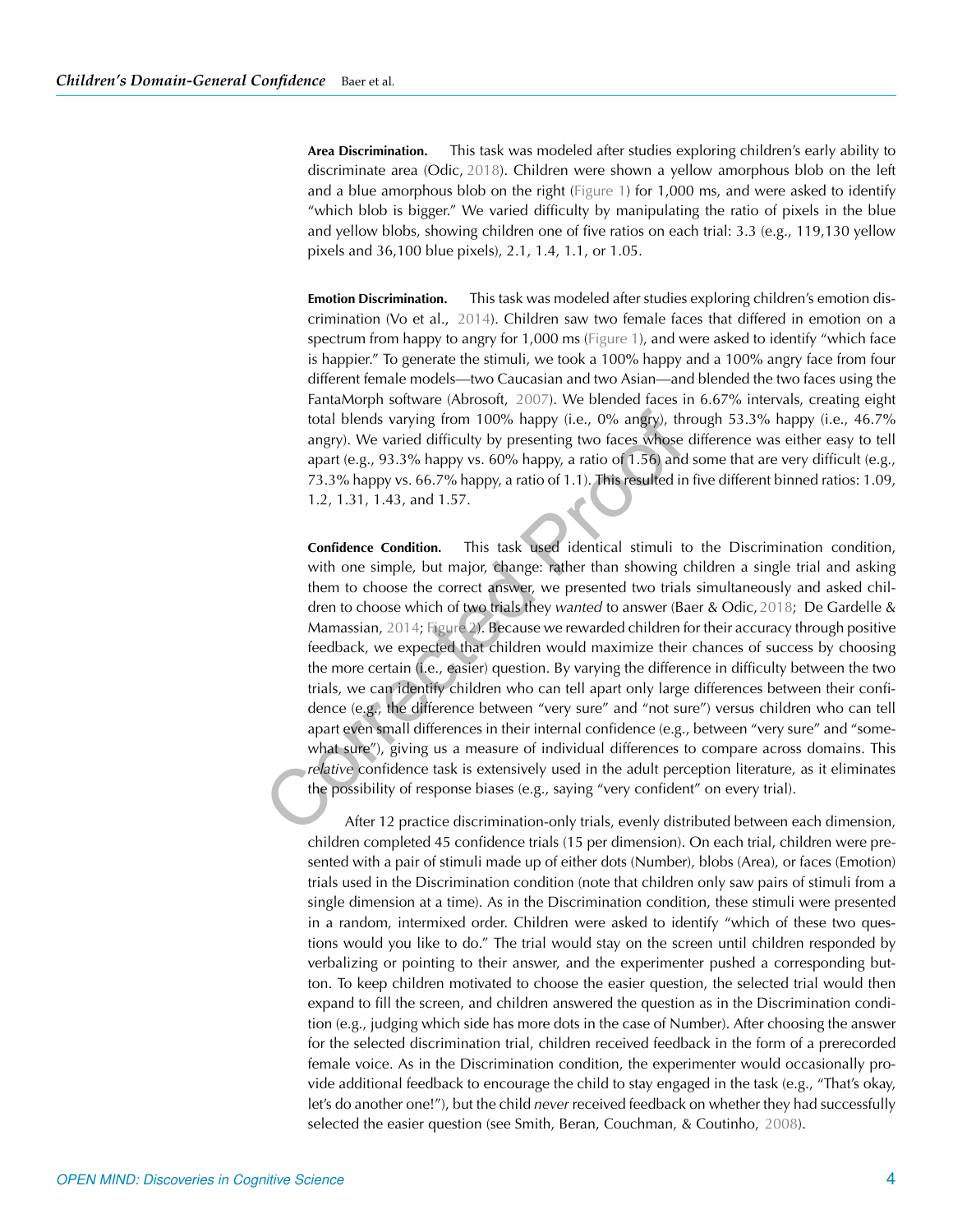

<span id="page-4-0"></span>**Figure 2. Stimuli and results for the Confidence condition.** Children were shown randomly intermixed pairs of trials from one of the three tasks and asked which question they wanted to answer. Then, the screen zoomed in on their selected question and they answered it, just as in the Discrimination trials. As shown in panels a–c, accuracy improved as ratios increased (error bars represent 95% CI). Panels d–f show the correlations between dimensions. Correlations in brackets are controlling for age. \*\* denotes  $p < .01$ , \*\*\* denotes  $p < .001$ .

To vary the difficulty and estimate individual differences in the precision with which children could tell apart levels of confidence, we varied the difference in the relative difficulty between the two presented trials (i.e., the "metaratio"—the larger numerical ratio divided by the smaller one). For example, children were shown one Number trial with a ratio of 3.3 on the left (e.g., 33 yellow to 10 blue dots), and a ratio of 1.1 on the right (e.g., 22 yellow to 20 blue dots), yielding a metaratio of 3.0 (3.3 / 1.1). The difference in difficulty between the two trials becomes harder to detect as the metaratio approaches 1.0, much like the difficulty in telling apart two quantities becomes harder to detect as the ratio approaches 1.0. Children were presented with three metaratios per dimension: 3.0, 2.0, and 1.33 (for Number and Area), and 1.44, 1.31, and 1.1 (for Emotion; e.g., an easy 1.57 ratio vs. a hard 1.09 ratio yields a metaratio of 1.44).

In previous research, we have shown that children generally want to maximize their chance of success in relative confidence tasks and therefore choose the trial in which they have more confidence, producing a metaratio effect: the larger the difference between two presented ratios, the more likely children are to indicate the easier trial as the one they are more confident in (Baer & Odic, [2018](#page-9-2)). However—we also found that, given that we used wording that uses simple vocabulary and avoids advanced mentalistic terms (i.e., "which trial do you *want* to do," rather than "which trial are you more *confident* on"), some of the children in our sample had significant *below chance* performance in which they consistently selected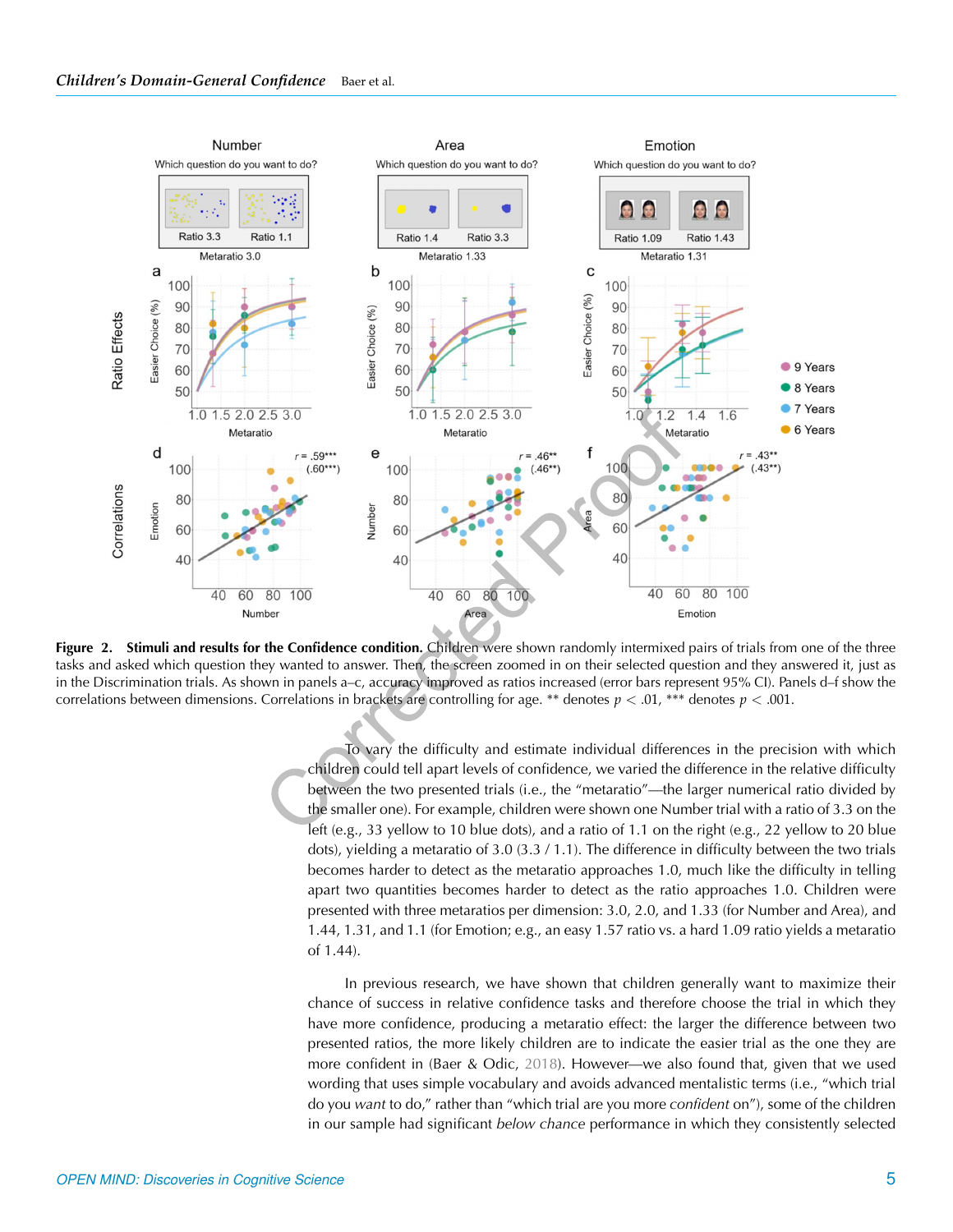the harder of the two trials. Indeed, many of these children would subsequently tell us that they chose the harder trials in order to challenge themselves. While these children's consistent preference for the harder ratios clearly demonstrates the ability to differentiate between their confidence states (which is what we are ultimately interested in), their data also create a bimodal accuracy distribution, leading to violations of several statistical assumptions. For this reason, all children's data were fit both by a psychophysical model assuming that children select the easier of the two trials (see Results), and an inverted version of the same model whereby we assume that children select the harder of the two trials. By using model comparison, we identified 10 children whose data clearly show a preference for harder trials: 3 children showed this behavior across all three dimensions, while 6 children showed this behavior on only one of the three dimensions. For these children, we treated their inverted model as the dependent variable (e.g., a child with accuracy of 10% was modeled to have accuracy of 90%). Although our conclusions remain the same with these 10 children removed or modeled with the noninverted model, we also include a complete report of our analyses with only the noninverted model in the Supplemental Materials (Baer, Gill, & Odic, [2018](#page-9-6)).

#### **RESULTS**

We first report results from the Discrimination condition, which serves as a control condition, allowing us to detect any preexisting correlations between perceptual representations or task understanding in number, area, and emotion perception. Subsequently, we conduct identical analyses on the Confidence condition to see whether confidence acuity correlates across the three dimensions.

#### *Discrimination Condition*

Children in the Discrimination condition performed above chance for all three dimensions (see [Table 1](#page-5-0) for means and tests against chance), and performed significantly better at Area compared to Number (replicating Odic, 2018), and at Number compared to Emotion,  $F(2, 80) =$ 14.67,  $p \ll 0.001$ ,  $n_p^2 = 0.27$ . We also found that children's accuracy on the Emotion trials increased with age,  $r(39) = .32$ ,  $p = .04$ , but found no age effects for the Area or Number trials,  $r_{\text{Num}}(39) = .07$ ,  $p = .685$ ,  $r_{\text{Area}}(39) = -.26$ ,  $p = .099$ , most likely due to our truncated age range compared to past research in these areas (e.g., Odic, [2018](#page-10-7)). Additionally, children's accuracy varied as a function of ratio in each of the three dimensions [\(Figure 1a–c\)](#page-2-0): Number: *F*(3.23, 129.01) = 24.66, *p* < .001, η<sub>ρ</sub><sup>2</sup> = .38; Area: *F*(1.95, 78.16) = 59.57, *p* < .001,  $m_{\rm p}^2 = .60$ ; Emotion:  $F(3.67, 146.61) = 16.45$ ,  $p < .001$ ,  $n_{\rm p}^2 = .29$ .

| <b>Dimension</b>         | $M$ [95% CI]         |       | p      | d    | # Fit | $w$ [95% CI]            | Lapse rate $[95\% \text{ Cl}]$ |
|--------------------------|----------------------|-------|--------|------|-------|-------------------------|--------------------------------|
| Discrimination condition |                      |       |        |      |       |                         |                                |
| Number                   | 81.44 [78.57, 84.30] | 22.18 | < .001 | 3.46 | 41    | $.23$ [.17, .30]        | $.02$ [.00, .03]               |
| Area                     | 85.58 [83.42, 87.74] | 33.30 | < .001 | 5.20 | 41    | $.10$ [ $.10$ , $.10$ ] | $.01$ [.00, .03]               |
| Emotion                  | 73.86 [69.83, 77.90] | 11.95 | < .001 | 1.87 | 39    | $.30$ [.16, .44]        | $.08$ $[.02, .14]$             |
| Confidence condition     |                      |       |        |      |       |                         |                                |
| <b>Number</b>            | 75.67 [71.05, 80.29] | 11.24 | < .001 | 1.78 | 37    | $.53$ [ $.35$ , $.71$ ] | $.11$ [.08, .17]               |
| Area                     | 82.00 [77.00, 87.00] | 12.95 | < .001 | 2.05 | 37    | $.32$ [.16, .48]        | $.13$ [.07, .19]               |
| Emotion                  | 67.33 [63.27, 71.40] | 8.63  | < .001 | 1.36 | 36    | $.31$ [.19, .43]        | $.21$ [.13, .28]               |

<span id="page-5-0"></span>Table 1. Descriptive statistics, tests against chance, and average estimates of fit to the Weber model.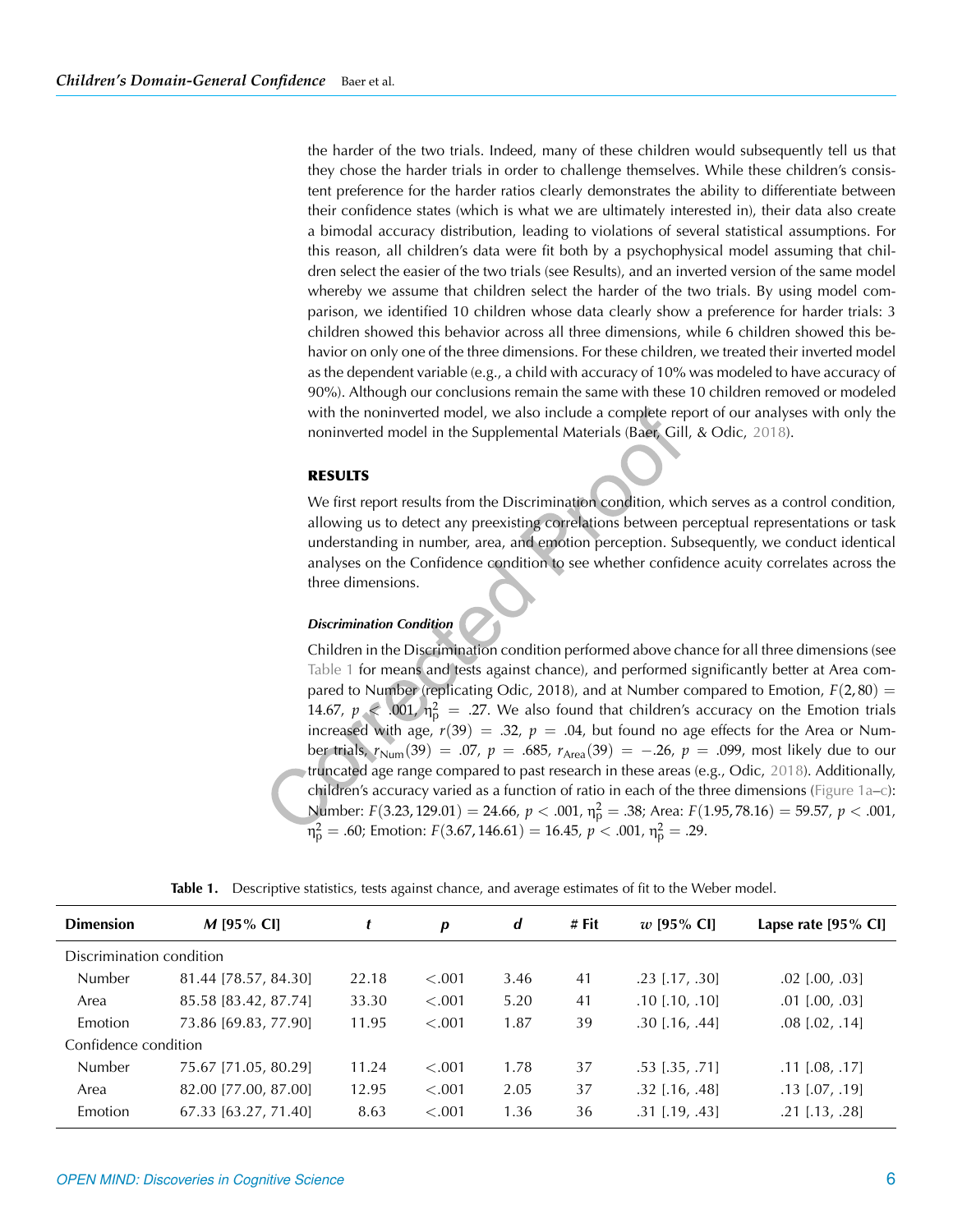To simplify data on each child's accuracy as a function of ratio, we fit children's accuracy data to a standard two-parameter psychophysical model widely used in the literature, yielding an estimate of each child's Weber fraction (*w*): the underlying precision of their number, area, and emotion representations independent of guessing (Halberda & Feigenson,[2008](#page-9-3); Odic,[2018](#page-10-7); Pica, Lemer, Izard, & Dehaene,[2004](#page-10-9)). Weber fractions can also be interpreted as the smallest change in a stimulus that can be reliably detected, thus smaller *w* estimates indicate better acuity. This model assumes that the underlying representations of number, area, and emotion are normally distributed tuning curves with the single parameter *w* indexing their standard deviation (i.e., precision; for review, see Halberda, Odic, & Koepke, [2014](#page-10-10)). On top of this standard assumption, the model fits the lapse rate, which accounts for a constant percentage of trials that participants may have been guessing (e.g., a lapse rate of 0.10 indicates that participants were randomly guessing on 5% of trials, independent of ratio). More formally, Weber fractions and lapse rates were estimated using the equation:

$$
Accuracy = (1 - lapse) * \Phi \left( \frac{Ratio - 1}{w * \sqrt{1 + Ratio^2}} \right) + \frac{lapse}{2}
$$

where  $\Phi$  is the Gaussian cumulative distribution function. This model was fit to each participant's data for each task using R's *optim* function (R Core Team, [2018](#page-10-11)) under the assumption of normally distributed errors, converging on the best-fit parameters by minimizing the negative log-likelihood value. We successfully fit the data of all children except for two in the Emotion Discrimination condition (a typical cut-off of  $w = 3$  was used to fit data; Halberda & Feigenson, [2008](#page-9-3); Odic, [2018;](#page-10-7) accuracy data for these children were still included in all accuracy analyses). The estimated *w* values for the three dimensions are shown in [Table 1,](#page-5-0) and replicate previously established values for children of this age (Halberda & Feigenson, [2008](#page-9-3); Odic, [2018\)](#page-10-7).

Finally, we found that children's performance on the three dimensions were independent of each other; how well children did on the Number trials did not correlate with how well they did on Area or Emotion, and vice-versa [\(Figure 1d–f\)](#page-2-0). This result held for both accuracy and *w* data, and held when we controlled for the effects of age (see [Table 2\)](#page-6-0). Thus, we can conclude, consistent with previous work (Odic, [2018;](#page-10-7) Vo et al., [2014](#page-10-3)), there is evidence for domain-specificity in children's number, area, and emotion perception.

| <b>Table 2.</b> Correlations between tasks with and without controlling for age. |  |
|----------------------------------------------------------------------------------|--|
|----------------------------------------------------------------------------------|--|

<span id="page-6-0"></span>

|                          |                    | Accuracy $(r)$      | $w(\rho)$                     |                    |  |
|--------------------------|--------------------|---------------------|-------------------------------|--------------------|--|
|                          | Area               | <b>Emotion</b>      | Area                          | <b>Emotion</b>     |  |
| Discrimination condition |                    |                     |                               |                    |  |
| <b>Number</b>            | $-.16(-.15)$       | .06(.04)            | .02(.02)                      | .00(.00)           |  |
| Area                     |                    | .00(.09)            |                               | .23(.29)           |  |
| Confidence condition     |                    |                     |                               |                    |  |
| Number                   | $.46***$ $(.46**)$ | $.59***$ $(.60***)$ | $.34^{\circ}$ $(.34^{\circ})$ | $.66***$ $(.66**)$ |  |
| Area                     |                    | $.43**$ $(.43**)$   |                               | .20(.20)           |  |

*Note*. Accuracy data are correlated using Pearson'*s r*, while model fit estimates are correlated using Spearman's ρ. Correlations controlling for age are shown in brackets.  $\hat{p} < .10$ , \*\*  $p < .01$ , \*\*\*  $p < .001$ .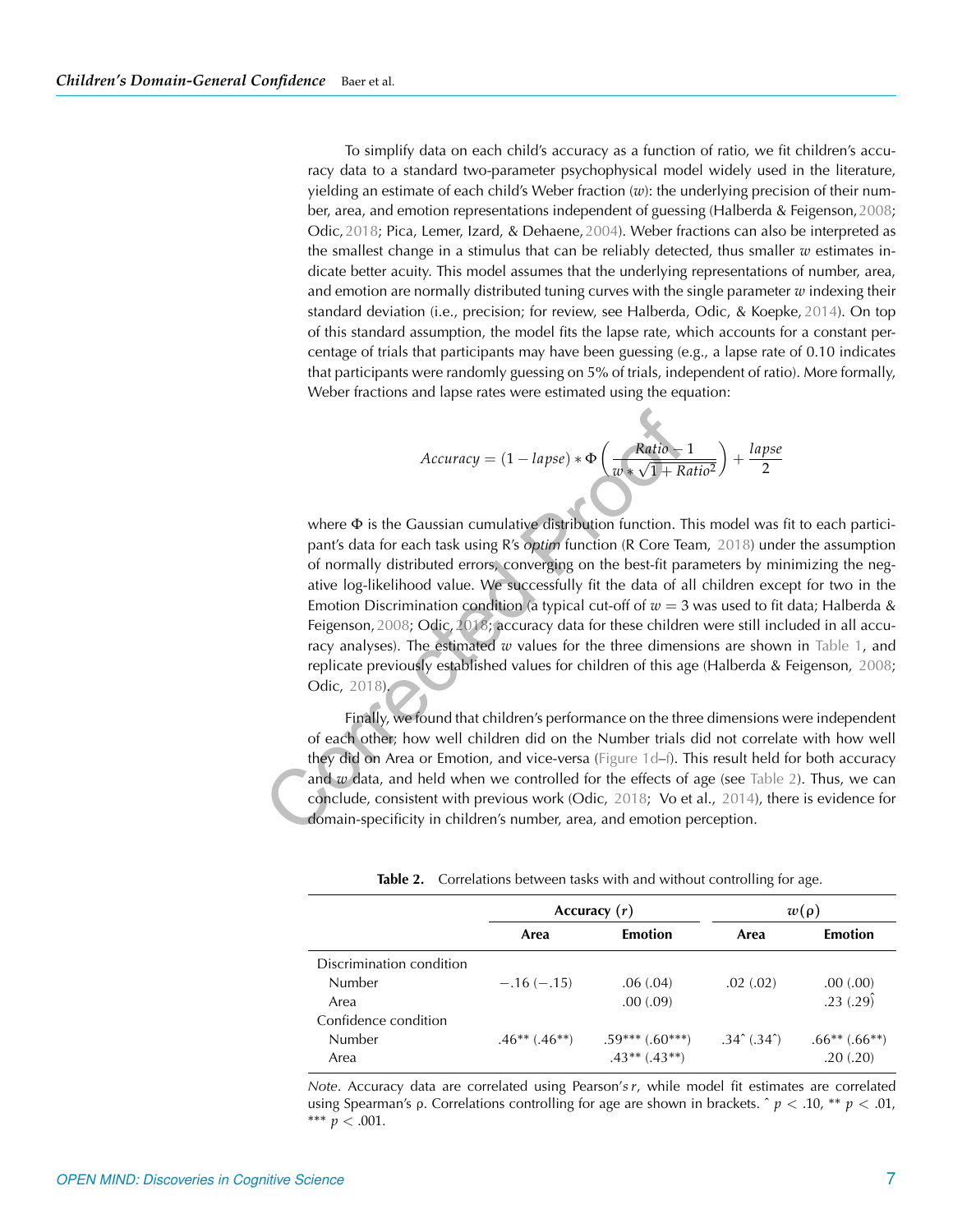#### *Confidence Condition*

Children in the Confidence condition also performed above chance for all three dimensions (see [Table 1](#page-5-0) for means and tests against chance), choosing the easier of the two trials on 75% of trials (95% CI[71.44, 78.78],  $t(39) = 13.84$ ,  $p < .001$ ,  $d = 2.19$ ), suggesting that they reasoned about their relative confidence in the two questions. As in the case of Discrimination, we found that children were best on the Area trials and worst on the Emotion trials,  $F(2, 78) = 20.50$ ,  $p < .001$ ,  $\eta_{\rm p}^2 = .35$ . And, much as in the Discrimination condition, we found no correlations between accuracy and age, all  $r < .09$ , potentially due to our restricted range.

Replicating past work using this measure of confidence with Number stimuli, we found that children were more likely to choose the easier question when the metaratio was higher,  $F(2,78) \, = \, 10.00, \ p \, < \, .001, \ \eta_{\rm p}^2 \, = \, .20$  (Baer & Odic, [2018](#page-9-2)). In other words, children's confidence discrimination was itself ratio-dependent. But, critically, we also found the same metaratio effect for Area,  $F(1.53, 59.70) = 5.19$ ,  $p = .014$ ,  $\eta_{\rm p}^2 = .12$ , and Emotion,  $F(2,78) = 18.57$ ,  $p$  < .001,  $\eta_{\rm p}^2$  = .32 (see [Figure 2a–c\)](#page-4-0), suggesting that it is not merely an effect of number perception, and suggesting that this confidence task can be successfully and reasonably used across a variety of stimuli types.

Because performance in the Confidence condition was metaratio-dependent, we fit children's confidence data to the same psychophysical model as the one used in the Discrimination condition, estimating each child's *confidence acuity* (the precision with which they can distinguish their internal confidence states) separately from their guessing behavior. We successfully fit all but eight children on all three tasks and all but one child on at least two tasks using the same criteria of  $w < 3$  as in the Discrimination condition, but retain all children's accuracy data for all subsequent analyses. The fit *w* data are presented in [Table 1.](#page-5-0)

Finally, and most importantly, we found strong correlations between Number, Area, and Emotion confidence discrimination for accuracy, and slightly weaker correlations with *w* [\(Figure 2,](#page-4-0) see [Table 2\)](#page-6-0). This result stands in strong contrast to the Discrimination condition and suggests an important degree of domain-generality in confidence perception that is not present when children are merely discriminating each dimension.

**Principal Component Analyses.** To further confirm the domain-generality of children's confidence perception, we ran two principal component analyses (PCAs), which attempt to simplify a set of variables into factors that explain the maximum possible variance (Hair, Black, Babin, & Anderson,[2009\)](#page-9-7): one for accuracy and Weber estimates for all three dimensions in the Discrimination condition, and one accuracy and Weber estimates for all three dimensions in the Confidence condition.

In the Discrimination condition, there were three components identified in the scree plot and associated eigenvalues, clustered by dimension. To improve interpretability, the factor loadings (i.e., the correlations between variables and the extracted components) were varimaxrotated. Number, Area, and Emotion each uniquely mapped onto separate components, consistent with the interpretation that each dimension is independent (see [Table 3](#page-8-0) for factor loadings).

In contrast, only one component was identified in the Confidence condition, consistent with a domain-general system. Factor loadings are shown in Table 3 (because only one component was extracted, these could not be varimax-rotated). An additional analysis in the Supplemental Materials (Baer et al., [2018](#page-9-6)) also shows that the two PCAs extracted significantly different proportions of variance. In sum, despite strong evidence that the underlying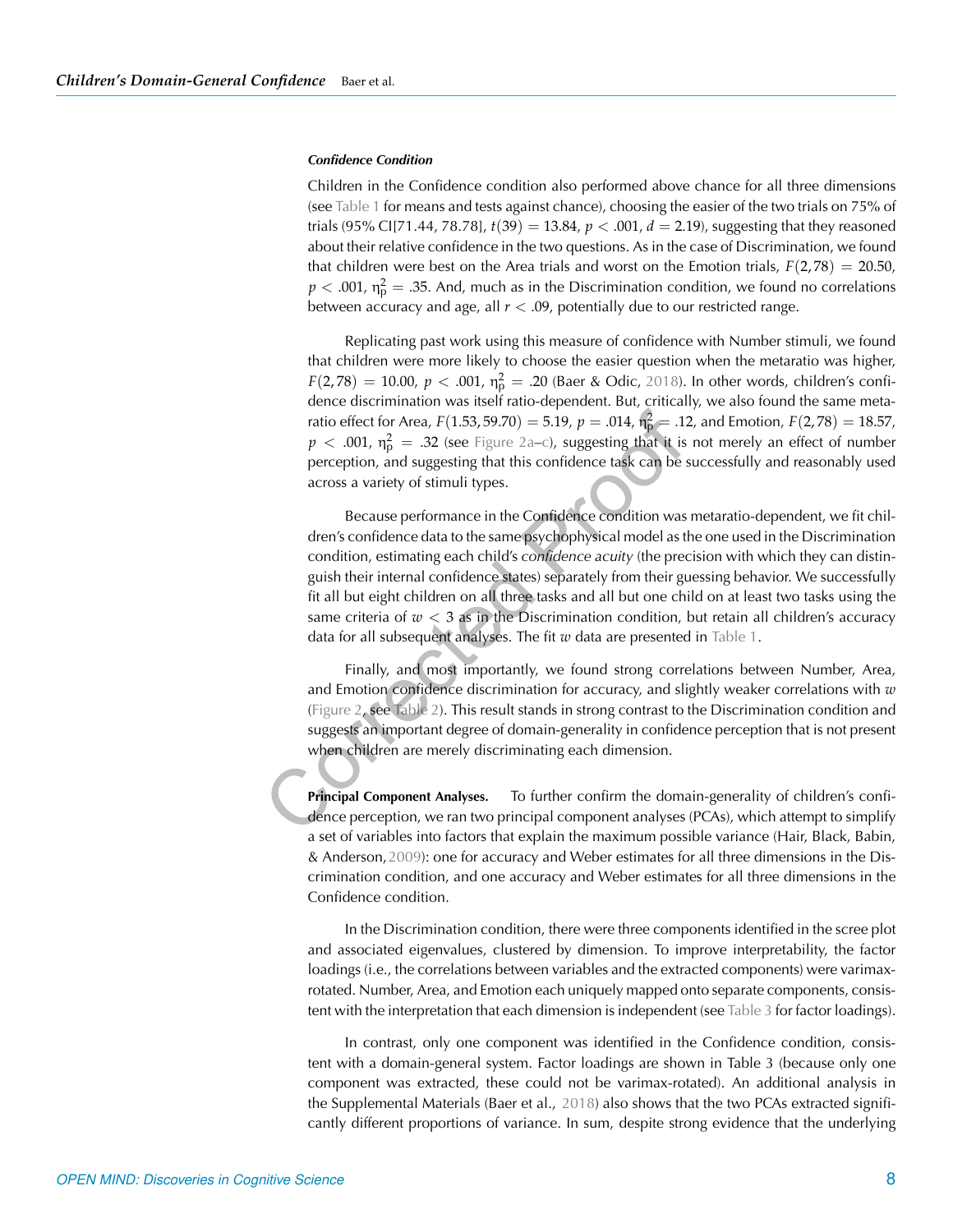<span id="page-8-0"></span>

|                    |                    | <b>Discrimination condition</b> |                         | <b>Confidence condition</b> |  |
|--------------------|--------------------|---------------------------------|-------------------------|-----------------------------|--|
| Measure            | <b>Component 1</b> |                                 | Component 2 Component 3 | <b>Component 1</b>          |  |
| Number             |                    |                                 |                         |                             |  |
| Accuracy           | .126               | .953                            | .009                    | $-.804$                     |  |
| w                  | .046               | $-.961$                         | .037                    | .958                        |  |
| Area               |                    |                                 |                         |                             |  |
| Accuracy           | $-.966$            | $-.048$                         | $-.047$                 | $-.820$                     |  |
| $\overline{w}$     | .971               | .028                            | .073                    | .865                        |  |
| Emotion            |                    |                                 |                         |                             |  |
| Accuracy           | $-.146$            | .186                            | $-.871$                 | $-.841$                     |  |
| $\overline{w}$     | $-.023$            | .146                            | .900                    | .908                        |  |
| Eigenvalue         | 2.07               | 1.87                            | 1.44                    | 4.52                        |  |
| Variance Explained | 35%                | 31%                             | 24%                     | 75%                         |  |

**Table 3.** Factor loadings of measures by dimension.

*Note*. Lower *w* values indicate better precision.

perceptual discriminations are domain-specific, confidence discriminations are domain-general from at least the age of 6.

## **GENERAL DISCUSSION**

Our data are the first to show evidence of domain-generality in 6- to 9-year-old children's sense of confidence: while children's perceptual discrimination of number, area, and emotion were dissociated, their *confidence* judgements over these same dimensions are strongly correlated and constitute a single factor, extending previous work in adults (De Gardelle, Le Corre, & Mamassian, [2016](#page-9-8); De Gardelle & Mamassian, [2014](#page-9-0)). We find, therefore, that children as young as age 6 share a domain-general sense of confidence with adults, suggesting that confidence is either domain-general throughout development, or else is combined before children begin formal schooling.

Our results hold several implications about the nature and origin of confidence representations.

First, a domain-general sense of confidence should allow children and adults to compare information *across* perceptual boundaries. Under many models, and consistent with our discrimination data, perceptual magnitudes are represented on distinct scales (e.g., Odic, [2018\)](#page-10-7), making cross-magnitude comparison difficult. A domain-general sense of confidence could, therefore, act as a universal translator between magnitudes: given that confidence in each dimension could be represented on a scale that is shared broadly across all magnitudes, observers should be able to easily compare and decide which information is most reliable in a given context. For example, if our friend says a word that sounds like "noodle" while talking to a friend about dogs, we can use a domain-general sense of confidence to compare the auditory cues to the social cues and determine that they must have said "poodle." Similarly, an observer faced with a spontaneous discrimination task in which number is easier to discriminate than area should prioritize numerical information over other magnitudes (e.g., Cantlon, Safford, & Brannon, [2010\)](#page-9-9).

Second, our results suggest the domain-general confidence scale is itself subject to individual differences and that any intervention that helps teach an individual how to make more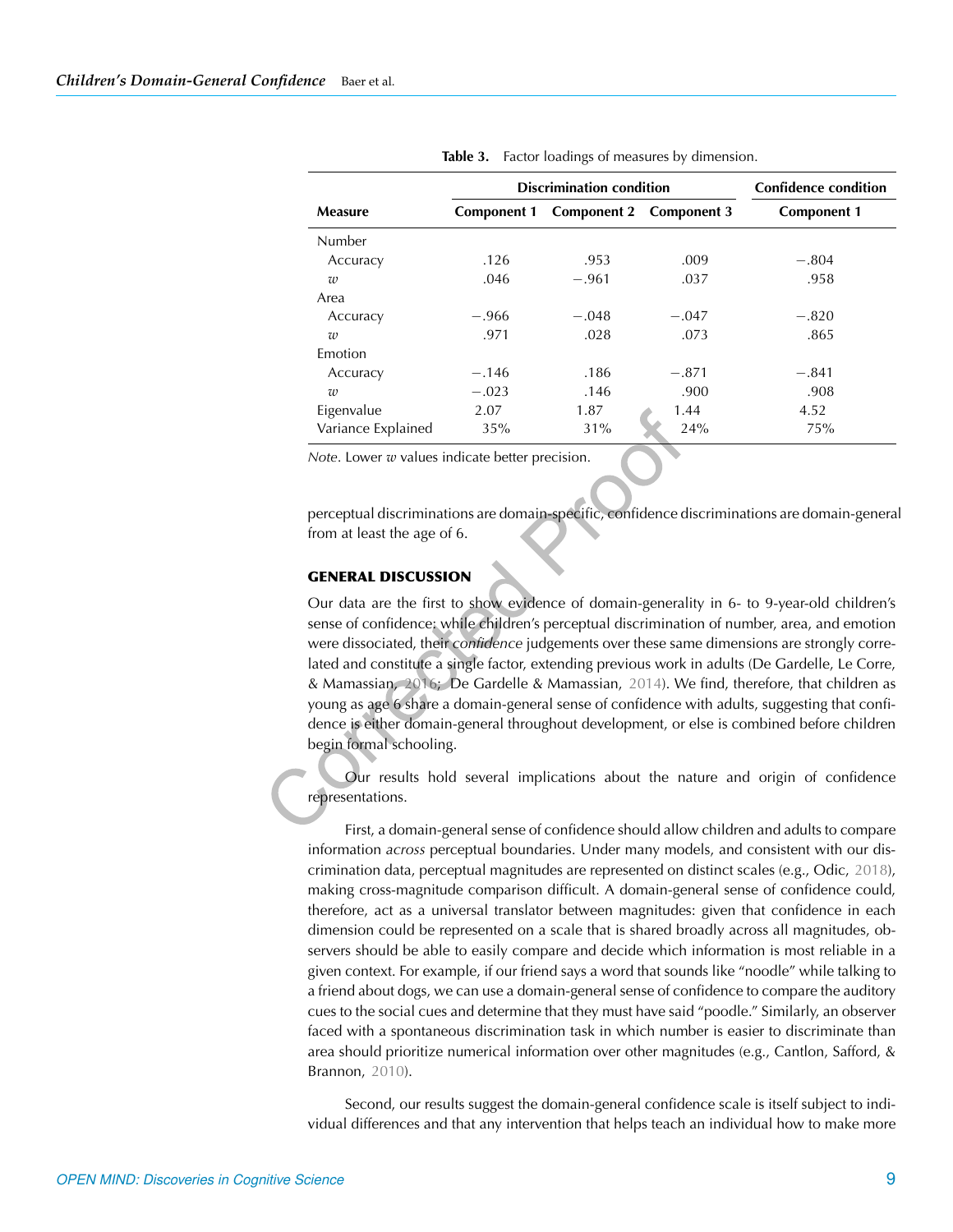precise confidence decisions should impact confidence across the board, helping or hindering children's confidence across perceptual magnitudes. Furthermore, because we find that confidence precision is correlated even in children, these findings support the view that confidence itself is *represented* in a domain-general format (De Gardelle et al., [2016;](#page-9-8) De Gardelle & Mamassian, [2014](#page-9-0)), though future work will need to uncover whether this pattern holds at even younger ages.

In conclusion, we find that children as young as 6—much like adults—have a domaingeneral sense of confidence that crosses otherwise independent perceptual representations. Our work places confidence in a broader developmental context and shows continuity between adults and developing children's minds.

## **ACKNOWLEDGMENTS**

We would like to acknowledge the support of the families and schools that participated in this project.

#### **FUNDING INFORMATION**

Carolyn Baer, Social Sciences and Humanities Research Council of Canada [\(http://dx.doi.org/](http://dx.doi.org/10.13039/501100000155) [10.13039/501100000155\)](http://dx.doi.org/10.13039/501100000155), Canada Graduate Scholarship—Doctoral. Darko Odic, Social Sciences and Humanities Research Council of Canada [\(http://dx.doi.org/10.13039/501100000155\)](http://dx.doi.org/10.13039/501100000155), Insight Development Grant.

## **AUTHOR CONTRIBUTIONS**

Carolyn Baer: Conceptualization: Lead; Data curation: Equal; Formal analysis: Lead; Funding acquisition: Supporting; Investigation: Supporting; Methodology: Equal; Project administration: Lead; Resources: Equal; Software: Supporting; Visualization: Lead; Writing – original draft: Lead; Writing – review & editing: Equal. Inderpreet K. Gill: Investigation: Lead; Methodology: Equal; Resources: Equal; Writing – review & editing: Equal. Darko Odic: Conceptualization: Supporting; Data curation: Equal; Formal analysis: Supporting; Funding acquisition: Lead; Methodology: Equal; Resources: Lead; Software: Lead; Supervision: Lead; Visualization: Supporting; Writing – original draft: Supporting; Writing – review & editing: Equal.

#### **REFERENCES**

- <span id="page-9-5"></span>Abrosoft. (2007). FantaMorph, version 4 [Computer software]. Beijing, China: Author. Retrieved from [http://www.fantamorph.](http://www.fantamorph.com) [com](http://www.fantamorph.com)
- <span id="page-9-6"></span>Baer, C., Gill, I. K., & Odic, D. (2018). Supplemental material for "A domain-general sense of confidence in children." *Open Mind: Discoveries in Cognitive Science*, *1*(4). [doi:10.1162/opmi\\_](https://dx.doi.org/10.1162/opmi_a_00020) [a\\_00020](https://dx.doi.org/10.1162/opmi_a_00020)
- <span id="page-9-2"></span>Baer, C., & Odic, D. (2018). *Sensitivity to certainty undergoes unique development in childhood.* Manuscript submitted for publication.
- <span id="page-9-4"></span>Brainard, D. H. (1997). The psychophysics toolbox. *Spatial Vision*, *10*, 433–436. [doi:10.1163/156856897X00357](https://dx.doi.org/10.1163/156856897X00357)
- <span id="page-9-1"></span>Butterfield, E. C., Nelson, T. O., & Peck, V. (1988). Developmental aspects of the feeling of knowing. *Developmental Psychology*, *24*, 654–663. [doi:10.1037/0012-1649.24.5.654](https://dx.doi.org/10.1037/0012-1649.24.5.654)
- <span id="page-9-9"></span>Cantlon, J. F., Safford, K. E., & Brannon, E. M. (2010). Spontaneous analog number representations in 3-year-old children. *Developmental Science*, *13*, 289–297. [doi:10.1111/j.1467-7687.2009.](https://dx.doi.org/10.1111/j.1467-7687.2009.00887.x) [00887.x](https://dx.doi.org/10.1111/j.1467-7687.2009.00887.x)
- <span id="page-9-8"></span>De Gardelle, V., Le Corre, F., & Mamassian, P. (2016). Confidence as a common currency between vision and audition. *PLOS ONE*, *11*, e0147901. [doi:10.1371/journal.pone.0147901](https://dx.doi.org/10.1371/journal.pone.0147901)
- <span id="page-9-0"></span>De Gardelle, V., & Mamassian, P. (2014). Does confidence use a common currency across two visual tasks? *Psychological Science*, *25*, 1286–1288. [doi:10.1177/0956797614528956](https://dx.doi.org/10.1177/0956797614528956)
- <span id="page-9-7"></span>Hair, J. F., Black, W. C., Babin, B. J., & Anderson, R. E. (2009). *Multivariate data analysis* (7th ed.). Upper Saddle River, NJ: Pearson.
- <span id="page-9-3"></span>Halberda, J., & Feigenson, L. (2008). Developmental change in the acuity of the "number sense": The approximate number system